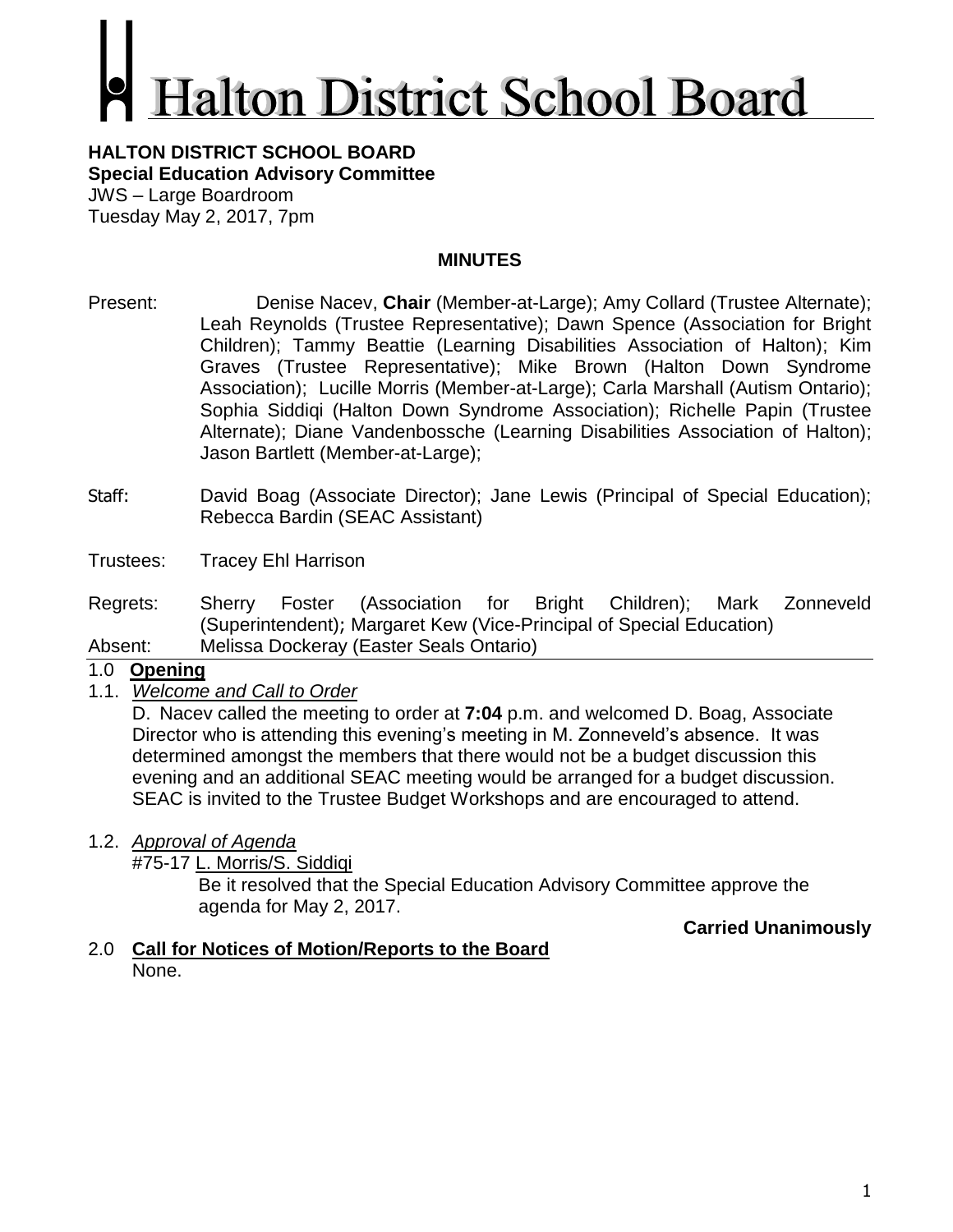# 3.0 **Action**

- 3.1. *Minutes of April 11, 2017 meeting*
	- #76-17 L. Morris/S. Siddiqi

Be it resolved that the minutes for the meeting of the Special Education Advisory Committee for April 11, 2017 be approved as amended.

### **Carried Unanimously**

## 3.2. *PAR Presentation & Discussion, Stuart Miller*

D. Nacev introduced S. Miller, Director of Education and S. Podrebarac, Superintendent of Education who spoke to Burlington PAR Report 17075. S. Miller mentioned that there would be an opportunity for discussion and questions following the presentation. S. Miller and S. Podrebarac presented the PAR review which highlighted the PARC process, recommendations and a summary of the rationale for the Director's recommendation. S. Miller mentioned that this was presented to the Committee of the Whole on Wednesday April 26<sup>th</sup>, 2017.

Concluding the presentation, SEAC members were given the opportunity for discussion, comments and questions. SEAC members voiced several concerns surrounding the recommended closure of Robert Bateman and Pearson High School which would involve the relocation of several highly specialized programs that currently reside within Bateman High School. The concerns surrounding the movement of these programs involved the availability, accessibility, financial cost and overall transition of staff/facilities and the students with special education needs. Several questions, comments and concerns were brought forward and discussion ensued.

S. Miller recognized the concerns of the overall transition of students should this recommendation move forward, although is very confident that the programs can be replicated. S. Miller thanked SEAC for the discussion and feedback surrounding the Burlington PAR recommendation and acknowledged that this is a very difficult process for all students involved. The final decision resides with the Board of Trustees and HDSB will readily follow through with the recommendation of the Board. The decision will not change the philosophical manner on how HDSB teaches students with special education needs.

Discussion ensued amongst SEAC around the need to participate in a delegation which would enable SEAC to bring forward concerns surrounding the recommendation. D. Nacev confirmed with SEAC which organizations would be requesting to delegate individually on behalf of the Associations they represent and which members would be requesting to delegate on behalf of SEAC. It was decided that the information shared would be compiled to create a SEAC delegation.

K. Graves mentioned that the deadline to apply for a delegation is this Friday at noon.

A. Collard recommended that all SEAC members who do not intend on delegating individually, work together to produce a SEAC delegation.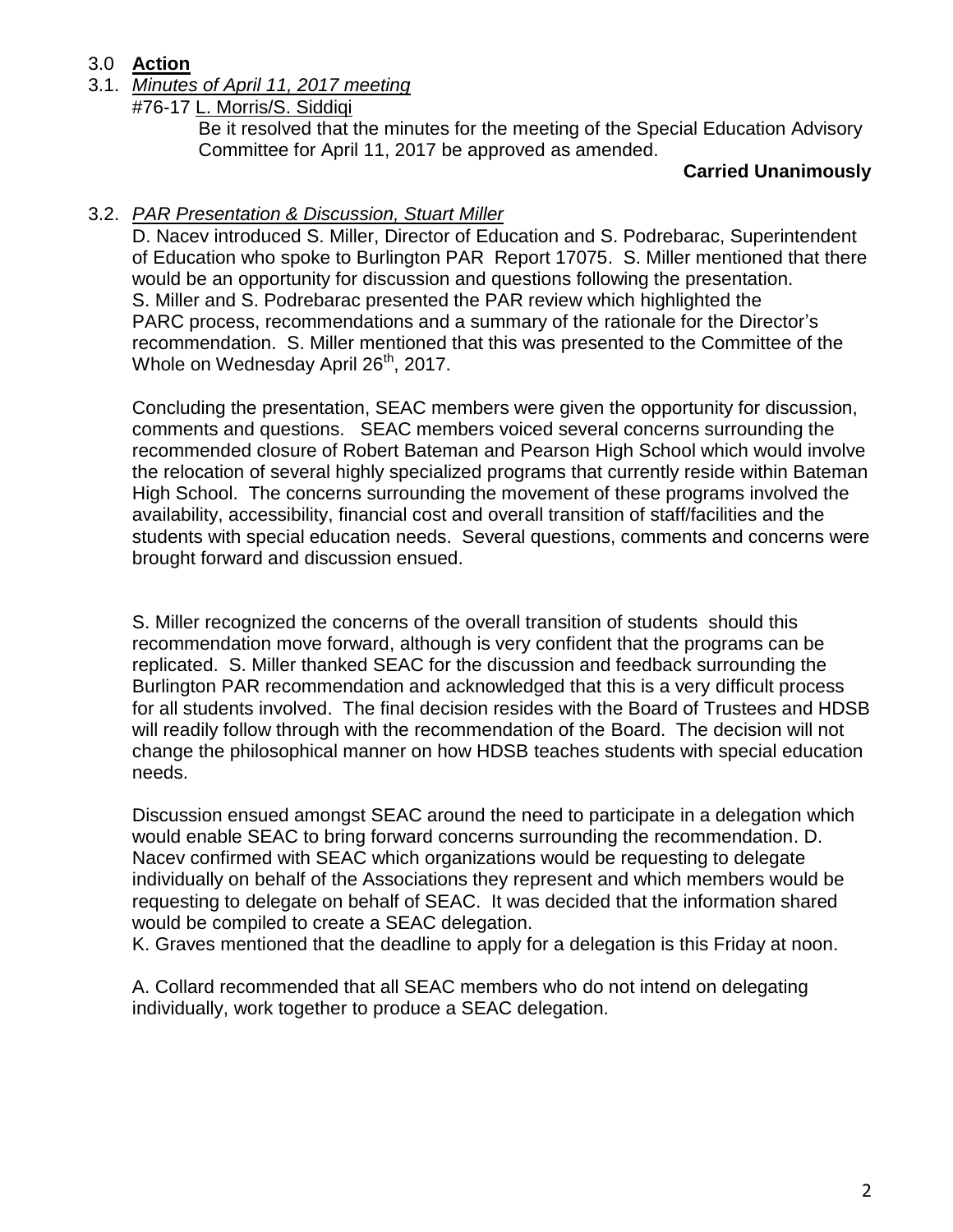# 3.3. *Budget (pending additional information)*

SEAC members decided that an additional meeting will be scheduled to discuss budget recommendations.

# 4.0 **Questions from the Public**

None.

# 5.0 **SEAC Discussion/Question Period**

S. Siddiqi brought forward a concern that the waiver letter sent to parents has not yet been updated.

J. Lewis confirmed that the waiver letter has been updated to reflect the previously discussed changes. Letters that have been recently created are correct as there is only one source for schools to obtain the generated letter.

# 6.0 **Communication to SEAC**

6.1. *Superintendent's Report – April 2017*

# **SEAC Superintendent's Report – May 2, 2017**

D. Nacev mentioned that due to M. Zonneveld's absence, a Superintendent report will be available at the next scheduled SEAC meeting.

# 6.2 *Association Reports*

## LDAH – D. Vandenbossche

Scholarships available for students with Learning Disabilities:

Roy Cooper Scholarship:

- LDAO offers an annual \$1,000 scholarship award in memory of Roy V. Cooper, whose volunteerism within his own chapter community and the LDAO is recognized.
- The scholarship recognizes an Ontario high school student who has a documented Learning Disability and who will be attending a postsecondary institution in the upcoming academic year. The student must be pursuing a bachelor of engineering or a bachelor of science in a physical sciences discipline (please note: physical sciences do not include social sciences or technology majors). Candidates must have been full time high school students during the 2016-2017 school year and be entering their first year of college or university in 2017-2018.
- Applications are to be received by local LDA chapters by June 16, 2017. Chapters will recommend one candidate from their area each year to be placed in the provincial competition. Please contact your local chapter to obtain an application form: [www.ldao.ca/lda-in-canada/ldao-chapters/](http://www.ldao.ca/lda-in-canada/ldao-chapters/)

# The Justin Eves Foundation

595 Bay St., Ste 1202, Toronto, ON M5G 2C2 Phone: (416) 586-0085 Fax: (416) 586- 1480 Website: [www.justinevesfoundation.com](http://www.justinevesfoundation.com/)

- Justin Eves Foundation Scholarship: For students with learning disabilities attending college or university
- Deadline June 30, 2017 for the 2017-2018 academic year.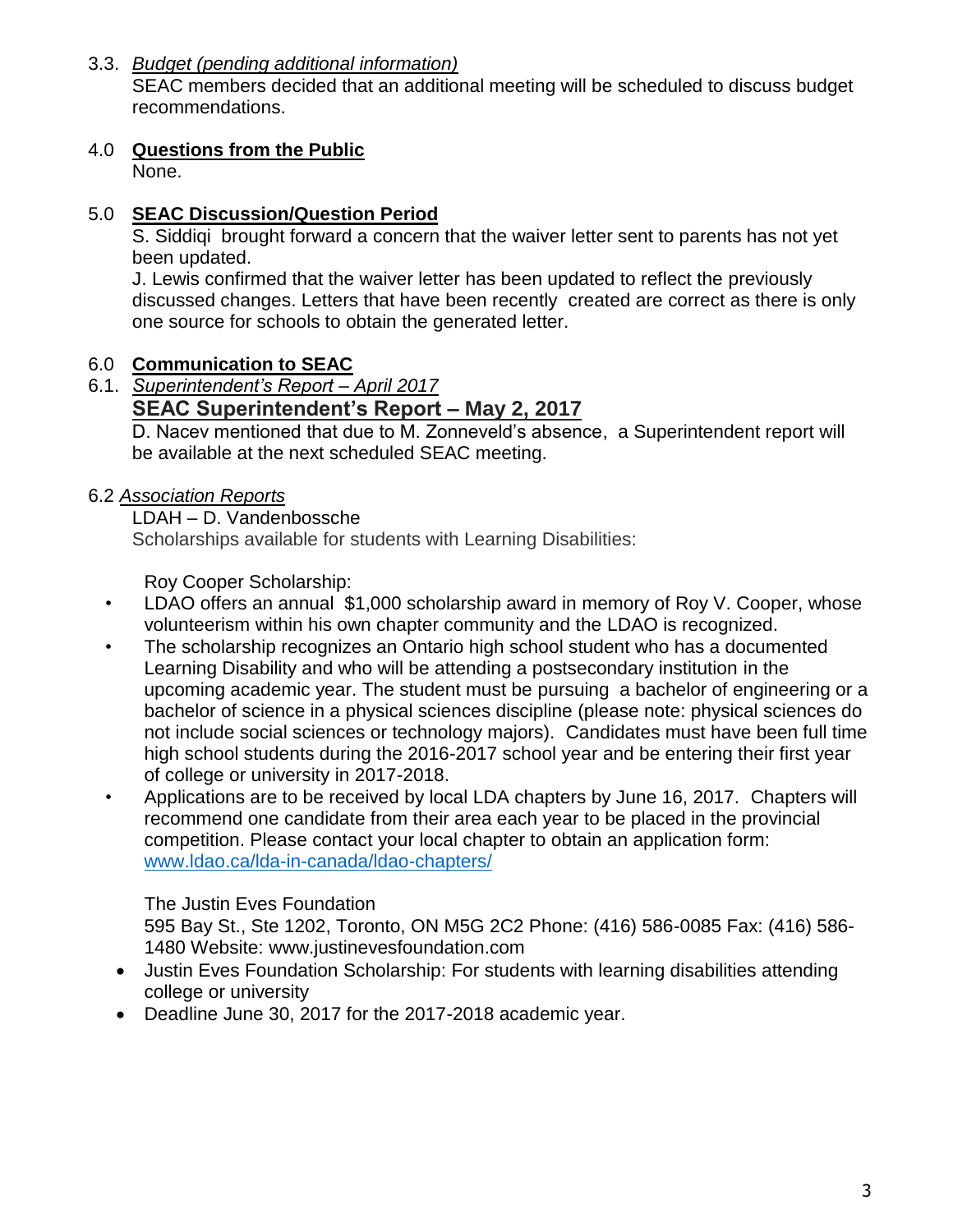Everything at LDAH is progressing as smoothly as can be expected:

- We are planning for our next PRO Grant application to help us to continue to provide parents with affordable workshops while moving around the region.
- Many of our programs are winding down toward the summer but one of the new ones we just initiated is Mindfulness and that one is proving to be quite popular. There is a strong possibility that it will continue into the summer.
- As always check the website for current and future events.

HDSA – S. Siddiqi Scholarship – May 19<sup>th</sup> deadline.

# 6.3.*Trustee Reports*

A. Collard

- student of excellence celebration is tomorrow night
- long-term accommodation plan has been given to Trustees to review and available for SEAC to review

# R. Papin

- budget information session starting for preparation for budget approval
- 6.4. *Committees and Other Reports* PIC – D. Spence
	- continued planning for October conference

Equity and Inclusive Education Advisory Steering Committee- D. Vandenbossche

 participated in an Equity Focused conversation with the TARO Network ESG & HDSB Equity Steering Committee "Unpacking Islamophobia Building Religious Literacy" D. Vandenbossche shared the presentation with SEAC.

# *7.0 Next Agenda/Order Paper*

Additional date for budget review recommendations

D. Nacev brought forward the discussion of a delegation to the Board of Trustees and suggested that Trustee SEAC Representatives and Trustees in attendance may choose to withdraw from the remainder of the SEAC meeting due to SEAC delegation discussion as this could cause a conflict.

D. Nacev requested that SEAC bring forward content suggestions for the delegation. D. Nacev explained that the delegation is five minutes of advocating and speaking to the Board about what SEAC would like the Board of Trustees to consider in their decision. D. Nacev mentioned that if you decide to delegate on behalf of the association you represent you would likely only speak to specifics as they relate to the students that your association represents - SEAC delegation would consist of a general delegation.